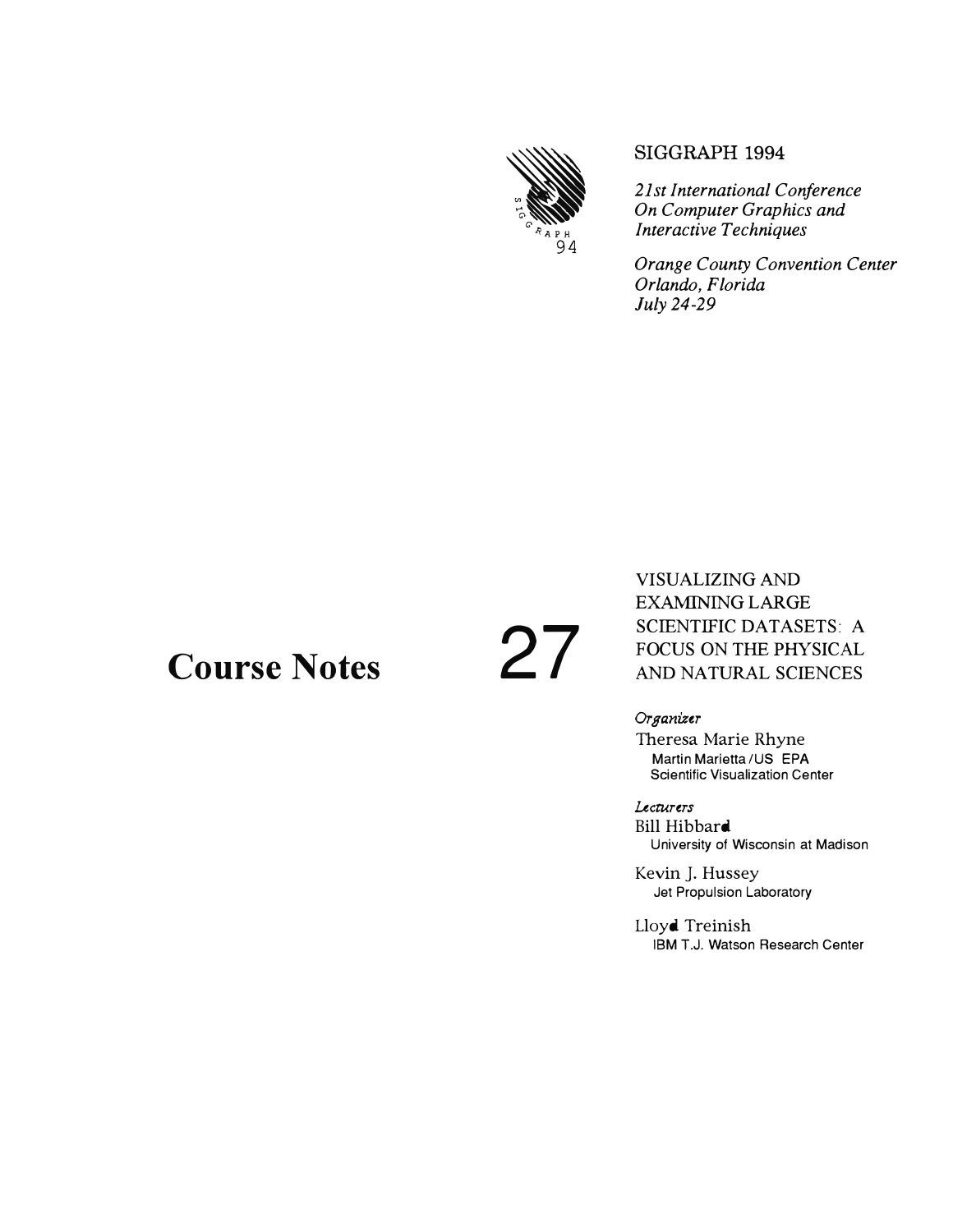# **ACM Siggraph94 Course** #27

## **Visualizing and Examining Large Scientific Data Sets:**

### **A Focus on the Physical and Natural Sciences**

**Course Chair:** 

**Theresa Marie Rhyne Martin Marietta Services Group U.S. EPA Scientific Visualization Center** 

**Instructors:** 

**Bill Hibbard University of Wisconsin at Madison** 

**Lloyd Treinish IBM T.J. Watson Research Center** 

**Kevin Hussey NASA/Jet Propulsion Laboratory** 

**July 27, 1994**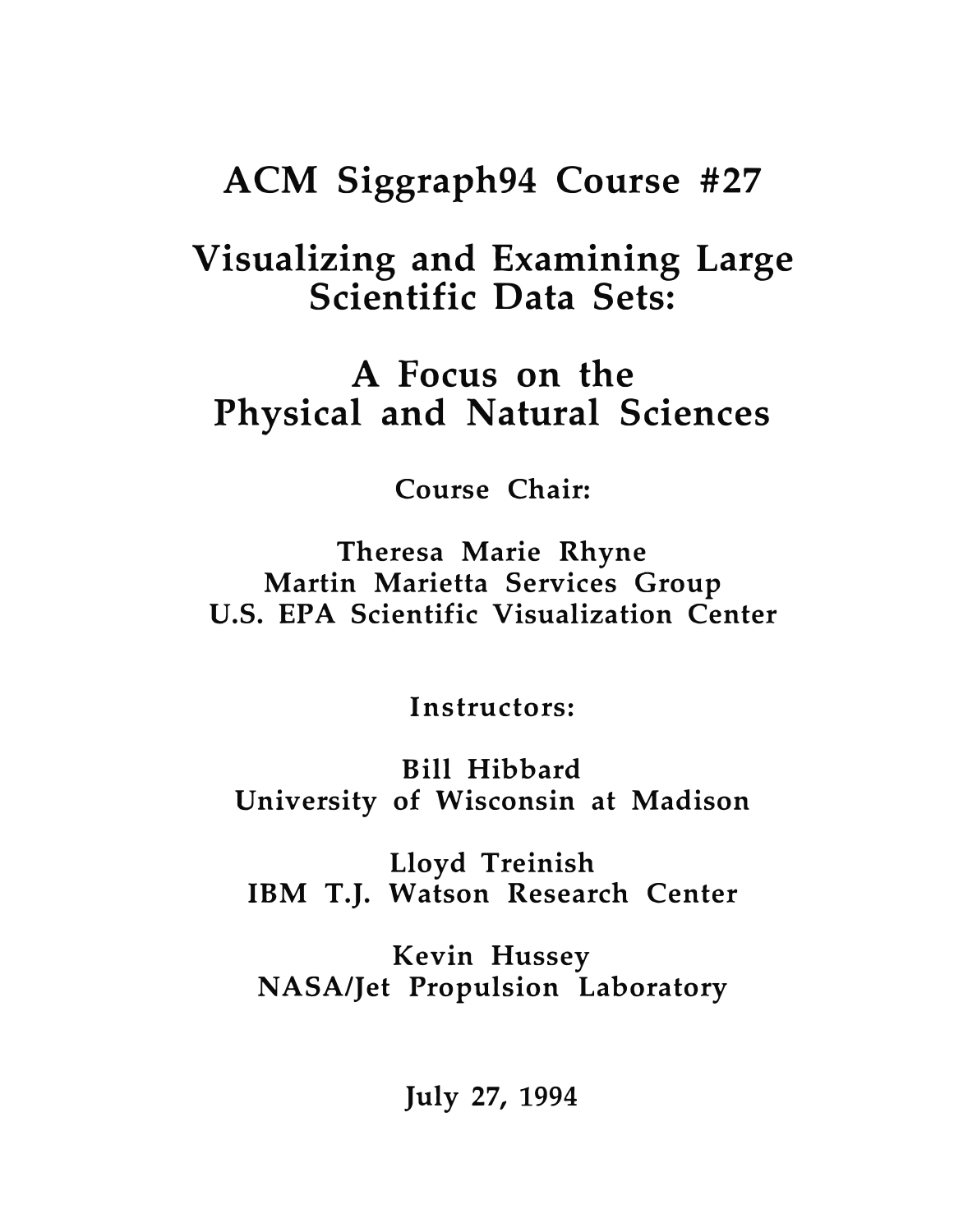#### **Introduction**

The visual presentation and examination of large amounts of physical and natural sciences data often requires the merging of image processing methods with computer-generated color displays. Frequently there is a need for the integration of other computational technologies with visualization methods. These include:

a) the integration of terabyte or gigabyte distributed physical and natural sciences databases with visualization systems;

b) the display of data using cartography, statistical analyses, Computer Aided Design (CAD) and Geographic Information Systems (GIS) techniques in conjunction with visualization systems;

c) the design of visualization tools, user interfaces, and animations which support the specific needs of scientists, policy analysts, regulators and the general public;

d) the development of collaborative computing tools which allow the integration of multi-disciplinary data (e.g. atmospheric, oceanographic, and geographic) into visualization systems to foster cross-disciplinary exploration and communications.

This full day course explores these issues with illustrative examples of visualization software and animations designed to support the examination of large scientific data sets. Each of the instructors has prepared a visualization demonstration based on their own customized software tools which will (hopefully) be executed (in real time) on a workstation during the course.

We have divided these course notes into four sections and have included the demonstration discussions (case studies) at the end. During the delivery of the course, each section presented will be followed by a case study demonstration. To clarify this matter, we have included both a Table of Contents for the Course Notes and an Outline of the Presentation of the Course.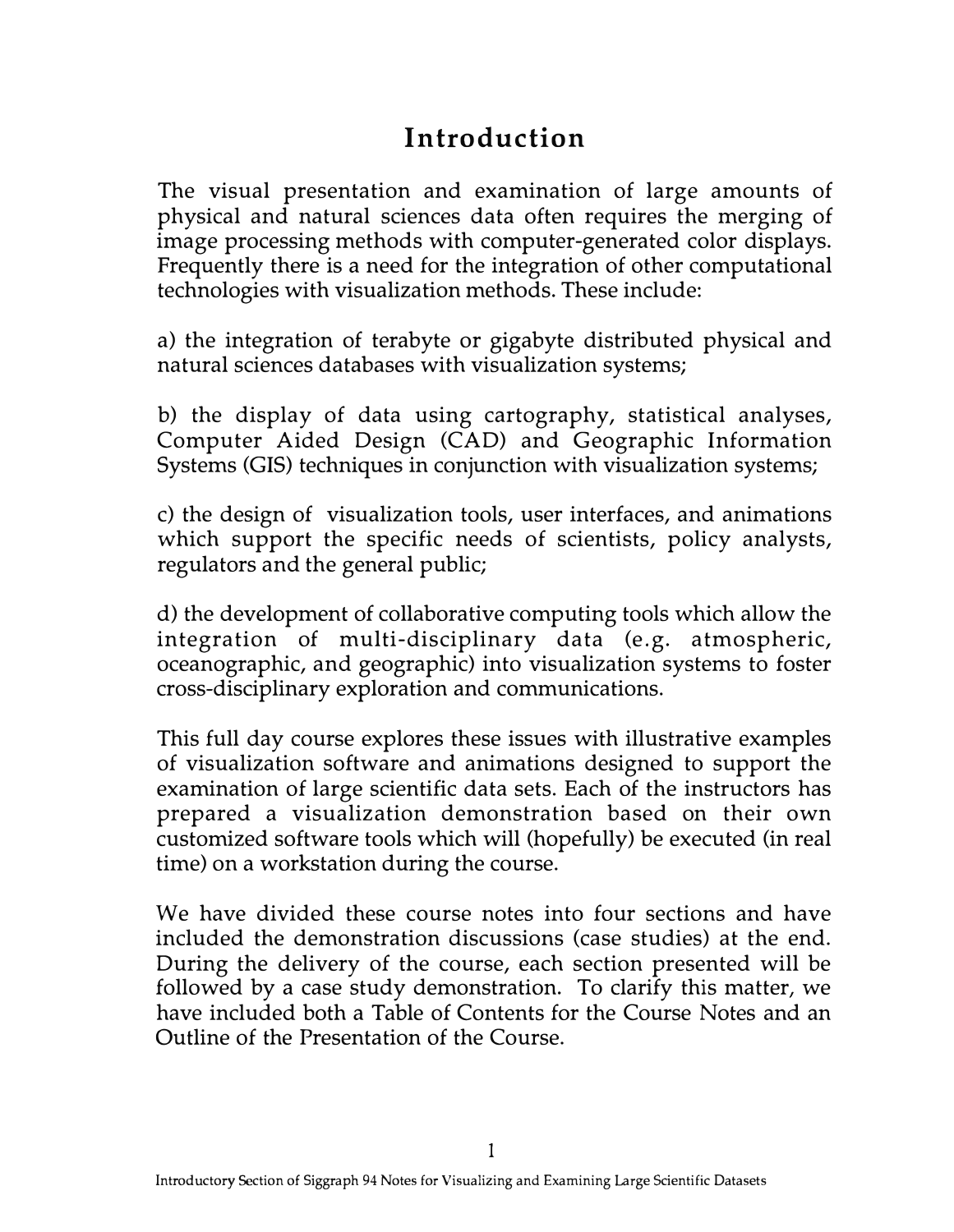We hope that you enjoy attending this course and that these notes are insightful to you. Each of us learned a great deal and expanded our own horizons in collaborating together on this course.

Theresa Marie Rhyne

Bill Hibbard

Lloyd Treinish

Kevin Hussey

#### **Table of Contents for the Course (#27) Notes**

- I. Classifying and Modeling Data in the Physical and Natural Sciences
- II. Solutions and Techniques for Data Management, Visual Display and Examination of Large Scientific Data Sets
- III. Renaissance Teams and Collaborative Computing Needs for Exploring Multi-Variant Data
- IV. Animations for Researchers, Decision Makers and the General Public which Maintain Physical and Natural Sciences Data Validity
- Case Study #1 Visualizing Photochemical Model Data (Examining an Air Pollution Model)
- Case Study #2 Exploring and Probing Large Scientific Datasets (Visually searching data with VISTA)
- Case Study #3 Global Ozone Distribution (The Ozone Hole)
- Case Study #4 Examining Data Sets in Real Time (VIS-SD and VIS-AD for Visualizing Earth and Space Science Computations)